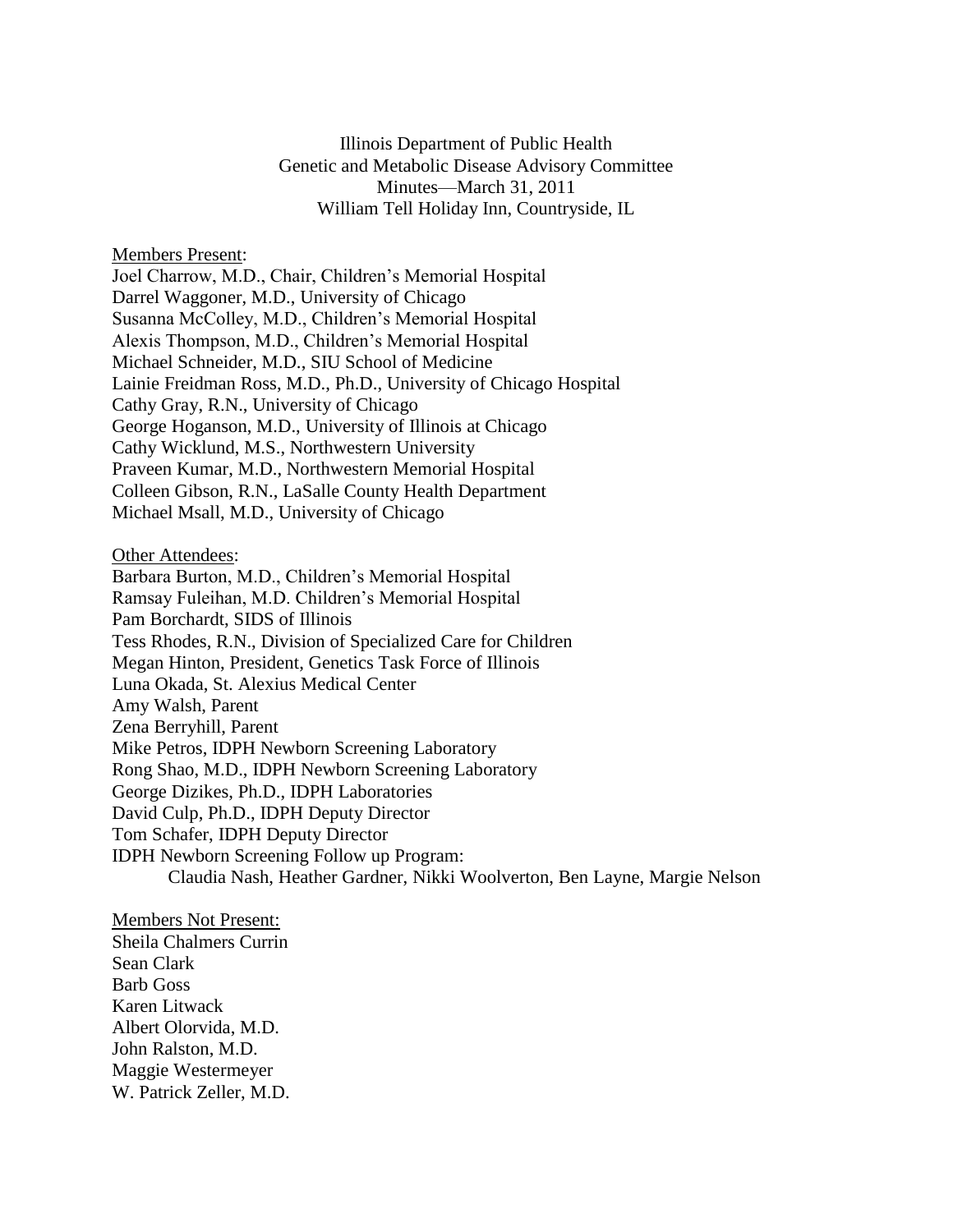### Introductions/Comments

The meeting was called to order at 10:10 a.m. Following introductions, the minutes of the September 30, 2010 and February 7, 2011 meetings were approved. Claudia Nash reported the term of seven committee members expired in February, but they will be reappointed since they have completed only one term.

Dr. Charrow announced that two committee members, Dr. Thompson and Cathy Wicklund have both recently been appointed to the Secretary's Advisory Committee on Heritable Disorders in Newborns and Children.

A paper was included in the handouts, entitled "Limitations of Universal Newborn Hearing Screening in Early Identification of Pediatric Cochlear Implant Candidates" that was published in the March 2011 issue of the *Archives of Otolaryngology-Head and Neck Surgery.* This paper presents information regarding newborn hearing screening in Illinois and will be discussed further at the next meeting with a representative from the IDPH newborn hearing screening program.

Dr. Burton addressed a publication also included in the handouts regarding screening for Critical Congenital Heart Disease (CCHD), which the Secretary's Advisory Committee on Heritable Disorders added in September 2010 to the list of disorders recommended for inclusion in each state newborn screening panel. Committee members discussed how screening could be implemented in Illinois. This issue will be referred to the Newborn Screening Expansion Subcommittee for further discussion.

# SCID Screening Update

Staff reported that IDPH is in the process of amending the newborn screening administrative rules to add testing for Severe Combined Immunodeficiency (SCID). It is anticipated that the administrative rule change could be approved by January 2012 and that the proposed fee will likely increase by \$10 from \$78 to \$88, which is well within the range for what other states charge for newborn screening. Legislation, Senate Bill 1761, has also been introduced to add SCID to the Illinois newborn screening panel. (*Update: SB 1761, which also mandates the addition of newborn screening for MPS I and II passed both houses and is currently awaiting the Governor's signature).*

Laboratory staff indicated that IDPH will use the TREC method of testing, which is the same method as other states screening for SCID. It is important to note that DSCC will not cover treatment for SCID as this disorder does not meet their eligibility criteria. Committee members discussed the need for a coordinated approach in implementing screening and follow up for SCID.

### Newborn Screening Laboratory Subcommittee

The last meeting of this subcommittee was held December 15, 2010. The IDPH laboratory is now testing galactose and GALT enzyme levels on all newborn screening samples.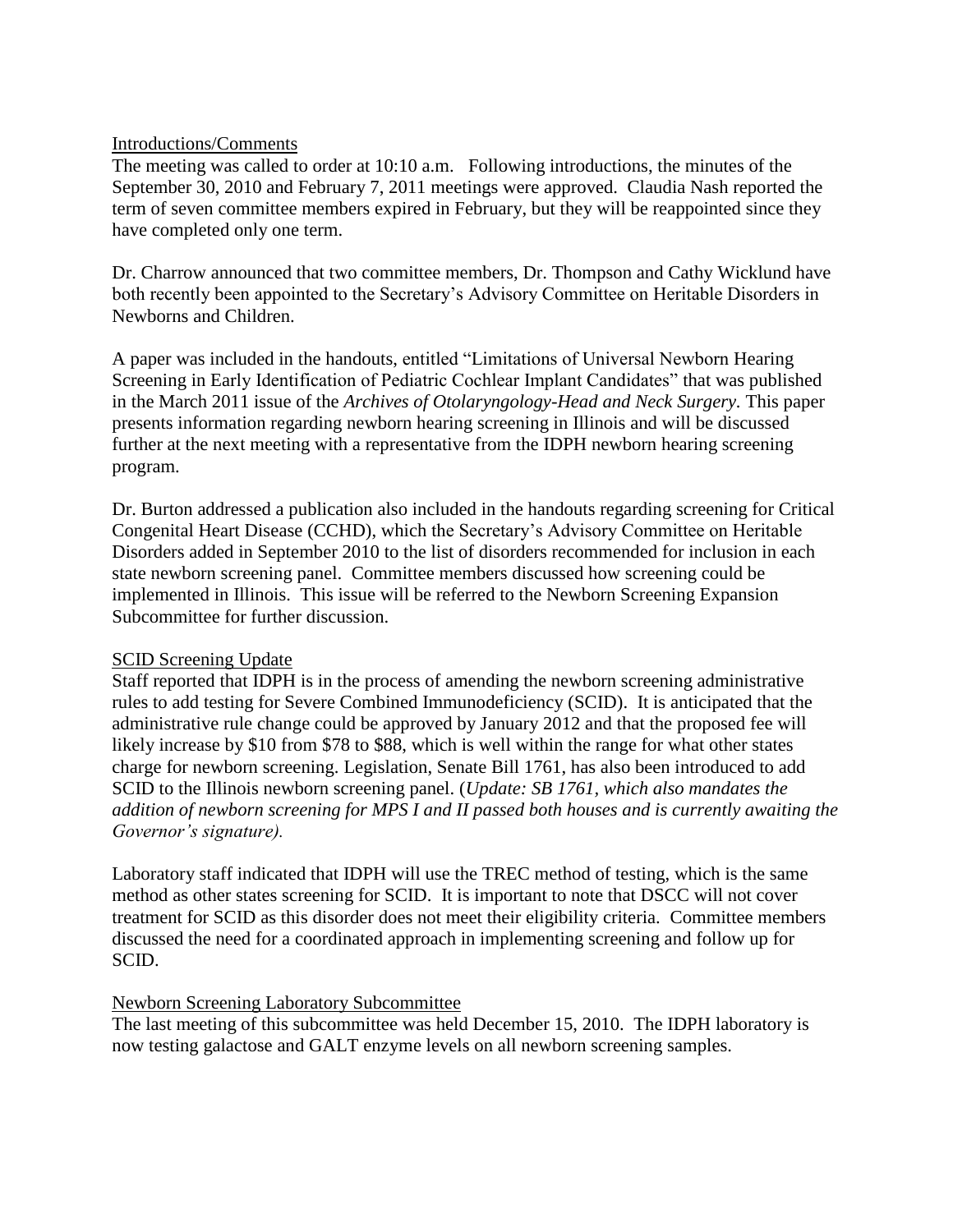A report by the Clinical Laboratory Standards Institute has recommended a third newborn screening sample be collected at 30 days of life to increase the detection of hypothyroidism. Currently, the Illinois newborn screening administrative rules require all infants in the NICU receive repeat testing at two weeks of age or upon discharge. The American Academy of Pediatrics Committee on the Fetus and Newborns is considering the recommendation, and this IDPH Subcommittee is gathering additional data on NICU admissions. A change in the existing policy in Illinois would require a revision in the IDPH newborn screening administrative rules.

### Newborn Screening Expansion Subcommittee

The last meeting of this subcommittee was held March 9, 2011. The draft proposal for addition of new tests to the Illinois newborn screening panel was reviewed in detail. After discussion, the full Committee voted to approve the proposed protocol with the following four changes: 1) in addition to the core members, additional subcommittee members can be added as needed to review specific disorders; 2) the Newborn Screening Expansion Subcommittee will be added as a permanent standing subcommittee of the Genetic and Metabolic Diseases Advisory Committee, with the bylaws to be amended to reflect this addition; 3) the language in the draft proposal will be changed to remove the requirement that any new test be approved by the FDA and state that the screening tests must be validated by standard laboratory procedures; and 4) proposals for additions to the Illinois screening panel will be submitted to the Chair of the Advisory Committee, who will assign the proposal to this subcommittee for consideration, and notify members of the parent committee. The draft protocol will be revised to reflect these changes and will then be sent to all committee members. It was also stated that since there now exists a standardized, formalized process for making changes to the Illinois newborn screening panel, this process should be the preferred manner utilized for making changes, as opposed to legislation.

### LSD Ad hoc Subcommittee

Dr. Burton reported on the pilot screening for LSDs which began November 1, 2010. There have been 5,266 infants screened. One infant screened positive for Pompe and was later classified as normal. There were seven positive screens for Fabry, and three were confirmed. There have been several false positives for Gaucher, mostly restricted to low birthweight, NICU infants. Only four were positive in non-NICU babies. Review of further clinical data related to babies with a positive screen for Gaucher was suggested to determine if other factors related to feeding or antibiotics could be affecting the screening results. Dr. Ross indicated the need for informed consent since further research is being suggested to explain screening findings. The next meeting of this subcommittee will be held in early May.

### Cystic Fibrosis Collaborative

Dr. McColley summarized the handout given regarding the CF Newborn Screening Collaborative for April-December 2010. The overall inadequate sweat test rate is 12%, which is somewhat above the recommended national standard of 10%. Collaborative members are sharing best practices among centers to assure timely sweat testing, provision of genetic counseling to all families and to reduce QNS rates. The Illinois Collaborative is also submitting an application to the national Cystic Fibrosis Foundation for Quality Improvement grant funding.